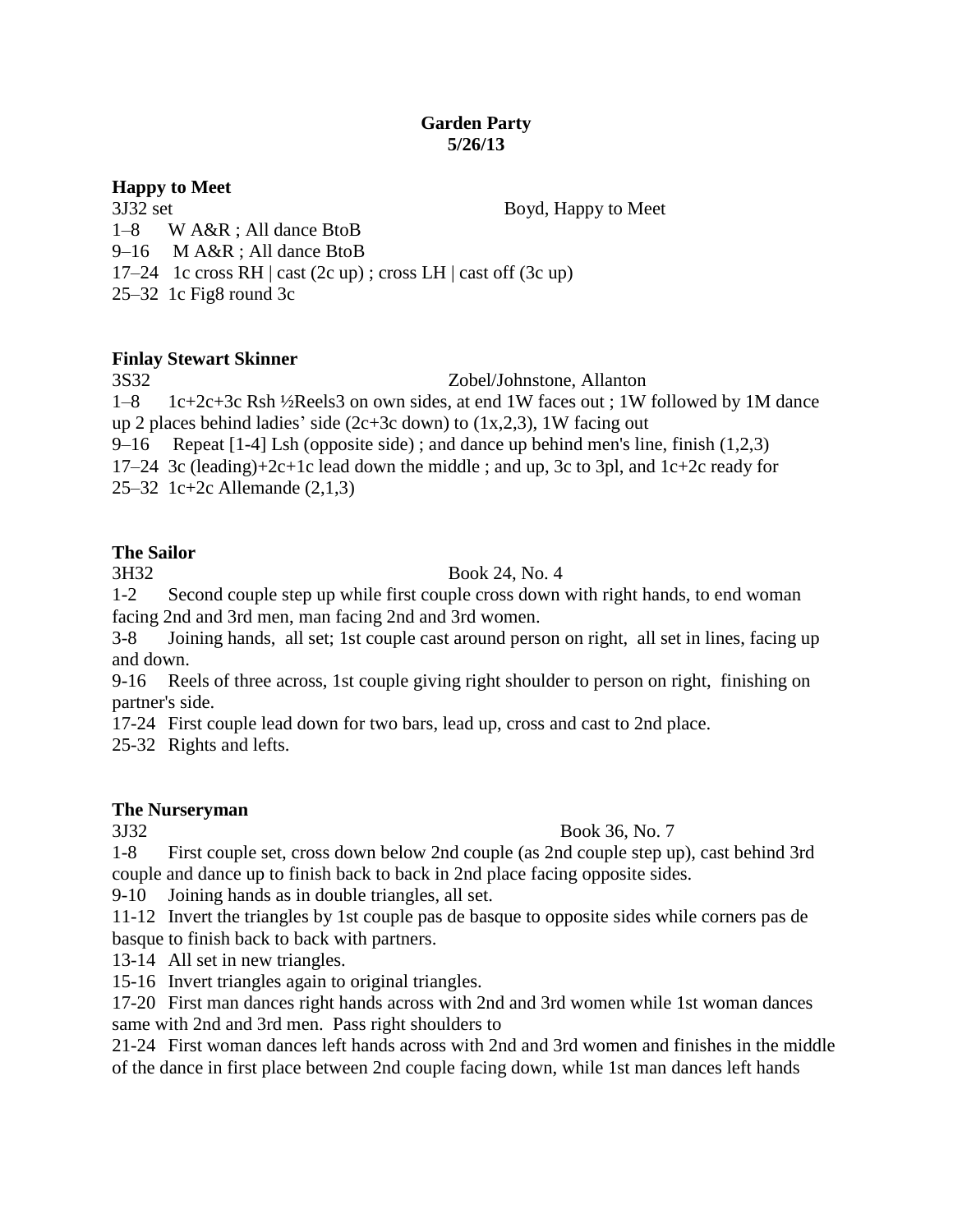across with 2nd and 3rd men and finishes in the middle of the dance in 3rd place between 3rd couple facing up.

25-28 All advance and retire in lines of three.

29-32 First couple turn with right hands 1 1/4 times to 2nd place.

### **The Silver Strathspey**

3S32 Book 44 1–8 1c set  $|\text{ cast}(2c \text{ up})$ ; All Set  $|\text{All circle}6 L\frac{1}{2}$  round  $(3x, 1x, 2x)$ 9–16 1c cross RH | cast R ; cross (up/dn) RH | cast R **while** 2c+3c set diagonally | ½ RHA ; repeat (to  $3x,1,2x$ ) 17–24  $\frac{1}{2}$  Reels3 across, Rsh to 2cnr position (W down M up); 1c turn BH 1 $\frac{1}{2}$ 25–32 3c+1c+2c The Knot (2,1,3)

## **Auld Reekie Hornpipe**

3R32 Taylor, Boston Branch Celebrates 50 1–8 1c set | dance down ; dance to top and cast off **while** 2c stand {2} | set ; cast off round 3c and lead to top facing out **while** 3c stand  $\{6\}$  | set, swiveling (downwards) to face out  $(2,1,3)$ 9–16 Reels of 3 on the sides, 1c starts in and down 17–24 Hello-goodbye setting for {6} | 1c turn RH ¾ 25–32 All circle6 and back

#### **Angus of Fife**

3J32 Millennium Dances, NY Branch

1–8 All set | turn P RH  $\frac{1}{2}$  and face P, cast R to P's place | turn RH  $\frac{1}{2}$  into

9–16 All Promenade (1,2,3)

17–24 1c cross RH  $\vert$  cast off (2c up); All set  $\vert$  1c turn RH  $\frac{1}{2}$  and face down in the centre

25–32 1c dance between 3c, cast up, dance between 2c and cast off to (2,1,3)

#### **Cherrybank Gardens**

3S32 set Drewry, Bankhead II

- 1–8 1c+2c set | petronella in tandem ; repeat  $(2x, 1x, 3)$
- 9–16 2c+1c set | 2c cross RH **while** 1c cross LH ; 1W+2c & 1M+3c RHA to sidelines (2,1,3)

17–24 1c+3c S&Link ; 3c+1c circle4 left, end 3c facing 1c for

25–32 Grand Chain (2c cross to start) (2, 3, 1)

## **The Music Makars**

3R32 Book 33, No. 1

- 1-4 First couple turn with right hands and cast off.
- 5-8 First couple turn with left hands 1-1/4 times, ready to balance in line with 1st corners.
- 9-10 Balance in line, drop hands and pull right shoulder back to
- 11-12 Set to 1st corners. Pull right shoulder back to